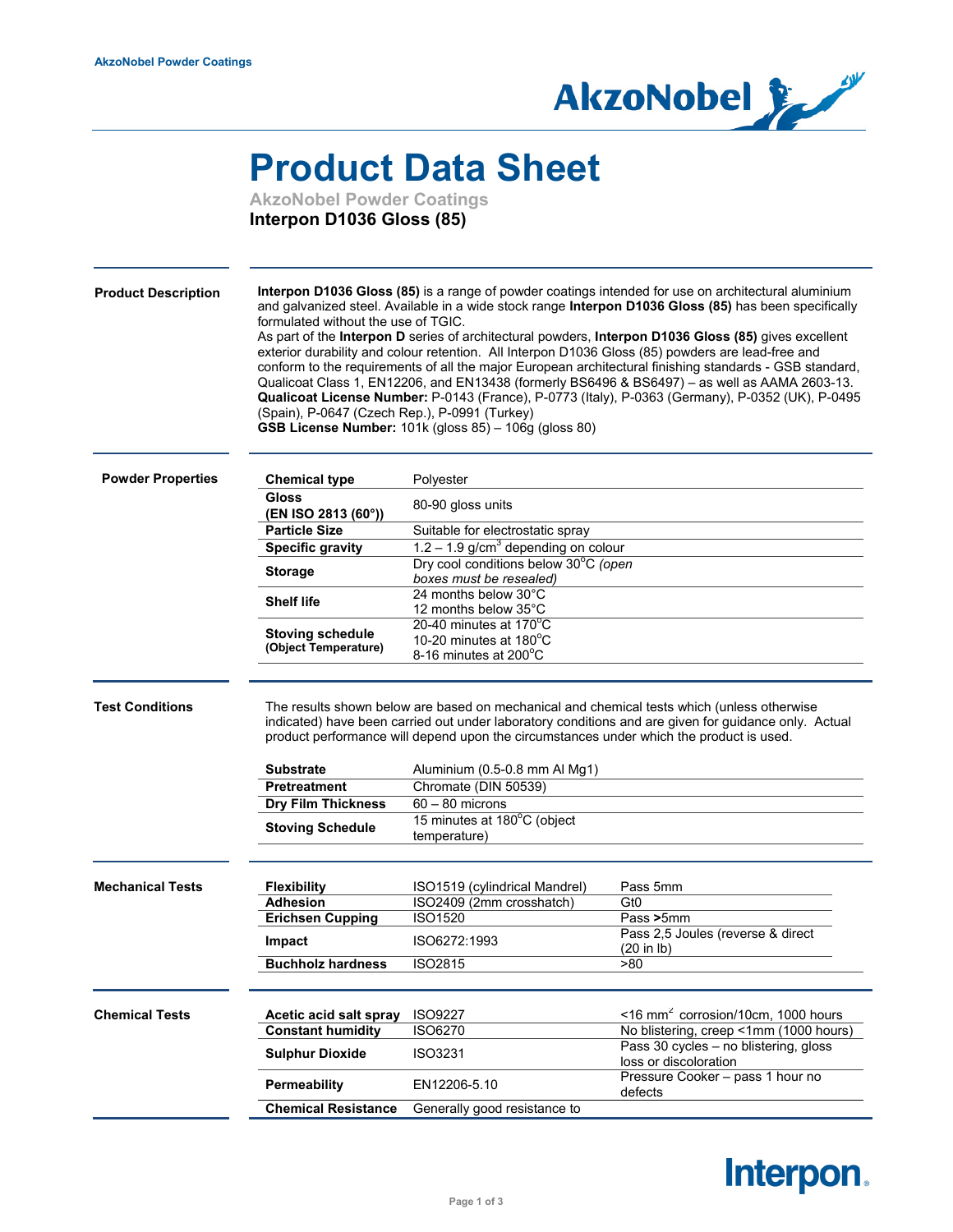|                           |                                                                                                                                                                                                                                                                                                                                                                                 | acid, alkalis and oil at room                                                    |                                                                                                                                   |  |  |
|---------------------------|---------------------------------------------------------------------------------------------------------------------------------------------------------------------------------------------------------------------------------------------------------------------------------------------------------------------------------------------------------------------------------|----------------------------------------------------------------------------------|-----------------------------------------------------------------------------------------------------------------------------------|--|--|
|                           |                                                                                                                                                                                                                                                                                                                                                                                 | temperatures                                                                     |                                                                                                                                   |  |  |
|                           | <b>Mortar Resistance</b>                                                                                                                                                                                                                                                                                                                                                        | EN12206-1                                                                        | No effect after 24 hours                                                                                                          |  |  |
|                           | <b>Exterior durability</b>                                                                                                                                                                                                                                                                                                                                                      | ISO2810 (1 year)                                                                 | ≥50% gloss retention, Colour retention<br>accords with GSB/Qualicoat<br>Chalking - none in excess of minimum<br>in ASTM D659:1980 |  |  |
|                           | <b>Accelarated</b><br>Weathering                                                                                                                                                                                                                                                                                                                                                | ISO 11341 (1000 hrs)<br>QUV B 313 (300 hrs)                                      | Gloss retention $\geq 50\%$                                                                                                       |  |  |
| Pretreatment              | For maximum protection it is essential to pretreat components prior to the application of Interpon<br>D1036 Gloss (85).                                                                                                                                                                                                                                                         |                                                                                  |                                                                                                                                   |  |  |
|                           | Aluminium components should receive a full multi-stage chromate conversion coating or suitable<br>chrome-free pre-treatment or suitable pre-anodising to clean and condition the substrate.<br>Detailed advice should be sought from the pre-treatment supplier.                                                                                                                |                                                                                  |                                                                                                                                   |  |  |
|                           | Galvanised steel requires surface preparation by either multi-stage pretreatment using either zinc<br>phosphate or chromate conversion or controlled sweep blasting. Depending on the type of<br>galvanizing, degassing or use of anti-bubbling additives may be required - follow the procedural<br>advice of the pretreatment supplier.                                       |                                                                                  |                                                                                                                                   |  |  |
|                           | Interpon D1036 Gloss (85) products may also be used on cast or mild steel. For outdoor use,<br>Interpon PZ anti-corrosive primer over a correctly prepared substrate is recommended.                                                                                                                                                                                            |                                                                                  |                                                                                                                                   |  |  |
| <b>Application</b>        | Interpon D1036 Gloss (85) powders can be applied by manual or automatic electrostatic spray or<br>tribo-charging equipment. For solid shades, unused powder can be reclaimed up to a maximum of<br>30% using suitable equipment and recycled through the system. Please consult AkzoNobel for<br>further details as to the correct mixing ratio for virgin/reclaim powder.      |                                                                                  |                                                                                                                                   |  |  |
|                           | All powders can show small colour differences from batch to batch, this is normal and unavoidable.<br>While AkzoNobel take every precaution to minimize visible differences, this cannot be guaranteed.<br>Applicators and fabricators are advised to use a single batch for parts that will be assembled<br>together. Differences are more likely with special effect powders. |                                                                                  |                                                                                                                                   |  |  |
|                           | Bonded products have better application properties than blended products (more stable) but attention<br>should still be paid to line settings in order to avoid "marble effect" and changes in aspect after<br>recycling. For more details it is suggested to read the "Metallic Application Guideline".                                                                        |                                                                                  |                                                                                                                                   |  |  |
|                           | Different substrates (aluminium, steel, galvanized steel), use of primer, and big changes in film<br>thickness may give a different aspect.                                                                                                                                                                                                                                     |                                                                                  |                                                                                                                                   |  |  |
|                           |                                                                                                                                                                                                                                                                                                                                                                                 | Products with different codes should not be mixed even if same colour and gloss. |                                                                                                                                   |  |  |
| <b>Post Application</b>   | For specific advice on the suitability of post coating processes such as bending or the use of<br>sealants, adhesives, thermal break, cleaning etc, please consult AkzoNobel.                                                                                                                                                                                                   |                                                                                  |                                                                                                                                   |  |  |
| <b>Maintenance</b>        | For specific advice on Cleaning and Maintenance please consult the Interpon D series Cleaning and<br>Maintenance Guidelines available from AkzoNobel.                                                                                                                                                                                                                           |                                                                                  |                                                                                                                                   |  |  |
| <b>Safety Precautions</b> | Please consult the Material Safety Datasheet (MSDS)                                                                                                                                                                                                                                                                                                                             |                                                                                  |                                                                                                                                   |  |  |
|                           |                                                                                                                                                                                                                                                                                                                                                                                 |                                                                                  |                                                                                                                                   |  |  |

## **Interpon.**